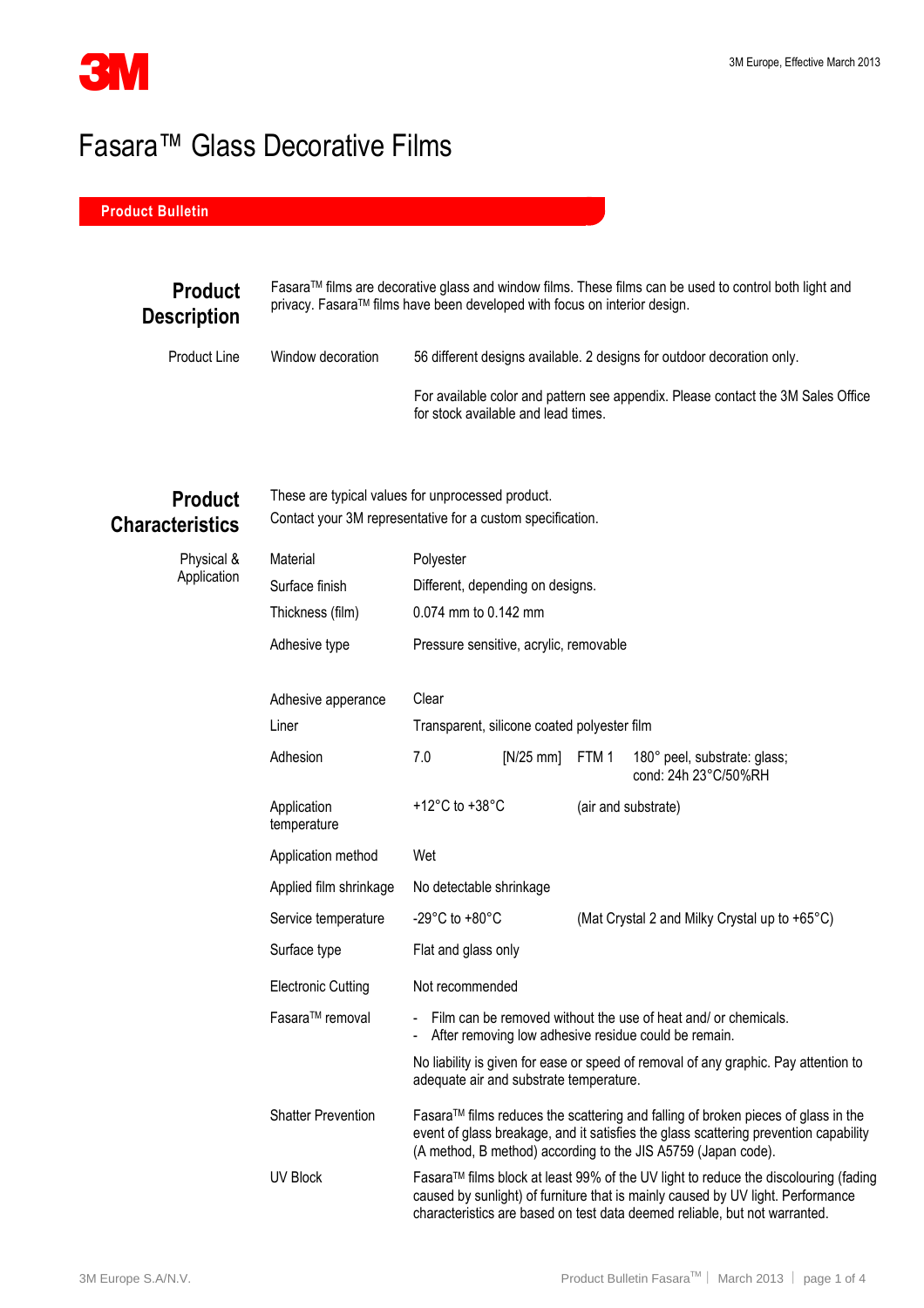| Warranty                                 | This warranty does not apply to film problems caused by defective application.                                                                                                                                                                                                     |                                                                                                                                              |  |
|------------------------------------------|------------------------------------------------------------------------------------------------------------------------------------------------------------------------------------------------------------------------------------------------------------------------------------|----------------------------------------------------------------------------------------------------------------------------------------------|--|
|                                          | Indoor application                                                                                                                                                                                                                                                                 | Film applied to the indoor side of exterior wall glass                                                                                       |  |
|                                          |                                                                                                                                                                                                                                                                                    | Vertical surface 3 years                                                                                                                     |  |
|                                          |                                                                                                                                                                                                                                                                                    | Non-vertical surface 2 years (except SH2SIIM, RE1SIAR 1 year)                                                                                |  |
|                                          | Indoor application                                                                                                                                                                                                                                                                 | Film applied to indoor interior decoration (no direct UV light)                                                                              |  |
|                                          |                                                                                                                                                                                                                                                                                    | Vertical surface 5 years                                                                                                                     |  |
|                                          |                                                                                                                                                                                                                                                                                    | Non-vertical surface 5 years                                                                                                                 |  |
|                                          | Outdoor application                                                                                                                                                                                                                                                                | Films (Mat Crystal 2 and Milky Crystal only) applied to the outdoor side of exterior<br>wall glass                                           |  |
|                                          |                                                                                                                                                                                                                                                                                    | Vertical surface: Mat Crystal2 3 years and Milky Crystal 1 year                                                                              |  |
|                                          |                                                                                                                                                                                                                                                                                    | Non-vertical surface: Mat Crystal2 1 year and Milky Crystal none                                                                             |  |
| Durability                               | Indoor application                                                                                                                                                                                                                                                                 | Film applied to the indoor interior and side of exterior wall glass                                                                          |  |
|                                          |                                                                                                                                                                                                                                                                                    | Vertical surface 10 years                                                                                                                    |  |
|                                          |                                                                                                                                                                                                                                                                                    | Non-vertical surface 5 years                                                                                                                 |  |
|                                          | Outdoor application                                                                                                                                                                                                                                                                | Mat Crystal 2 and Milky Crystal films only                                                                                                   |  |
|                                          |                                                                                                                                                                                                                                                                                    | Vertical surface 4 years                                                                                                                     |  |
|                                          |                                                                                                                                                                                                                                                                                    | Non-vertical surface 2 years                                                                                                                 |  |
| Storage                                  | Shelf life                                                                                                                                                                                                                                                                         | 2 years from the date on the original box<br>Up to 2 years unprocessed, or processed within 1 year and apply within 1 year of<br>processing. |  |
|                                          | Storage conditions!                                                                                                                                                                                                                                                                | +4°C to +38°C, out of sunlight, original container in clean and dry area.                                                                    |  |
| Flammability                             | Classification of the reaction to fire performance according to DIN EN 13501-1 is B-s1,d0 (except SH2SIIM,<br>RE1SIAR, SH2MAOW).                                                                                                                                                   |                                                                                                                                              |  |
| <b>Limitations of End</b><br><b>Uses</b> | 3M specifically does not recommend or warrant the following uses, but please contact us to discuss your<br>needs to recommend other products.                                                                                                                                      |                                                                                                                                              |  |
| Fasara <sup>™</sup> applied to           | - any other surface than glass<br>other than flat glass<br>other than interior applications (except Mat Crystal 2 and Milky Crystal)<br>surfaces that are not clean and smooth<br>inbetween two sheets of glass<br>indoor side of locations where condensation continuously occurs |                                                                                                                                              |  |
| <b>Important Notice</b>                  | 3M Architectural Market Department products are not tested against automotive manufacturer<br>specifications!<br>non vertical applications will have a significant decrease in durability!                                                                                         |                                                                                                                                              |  |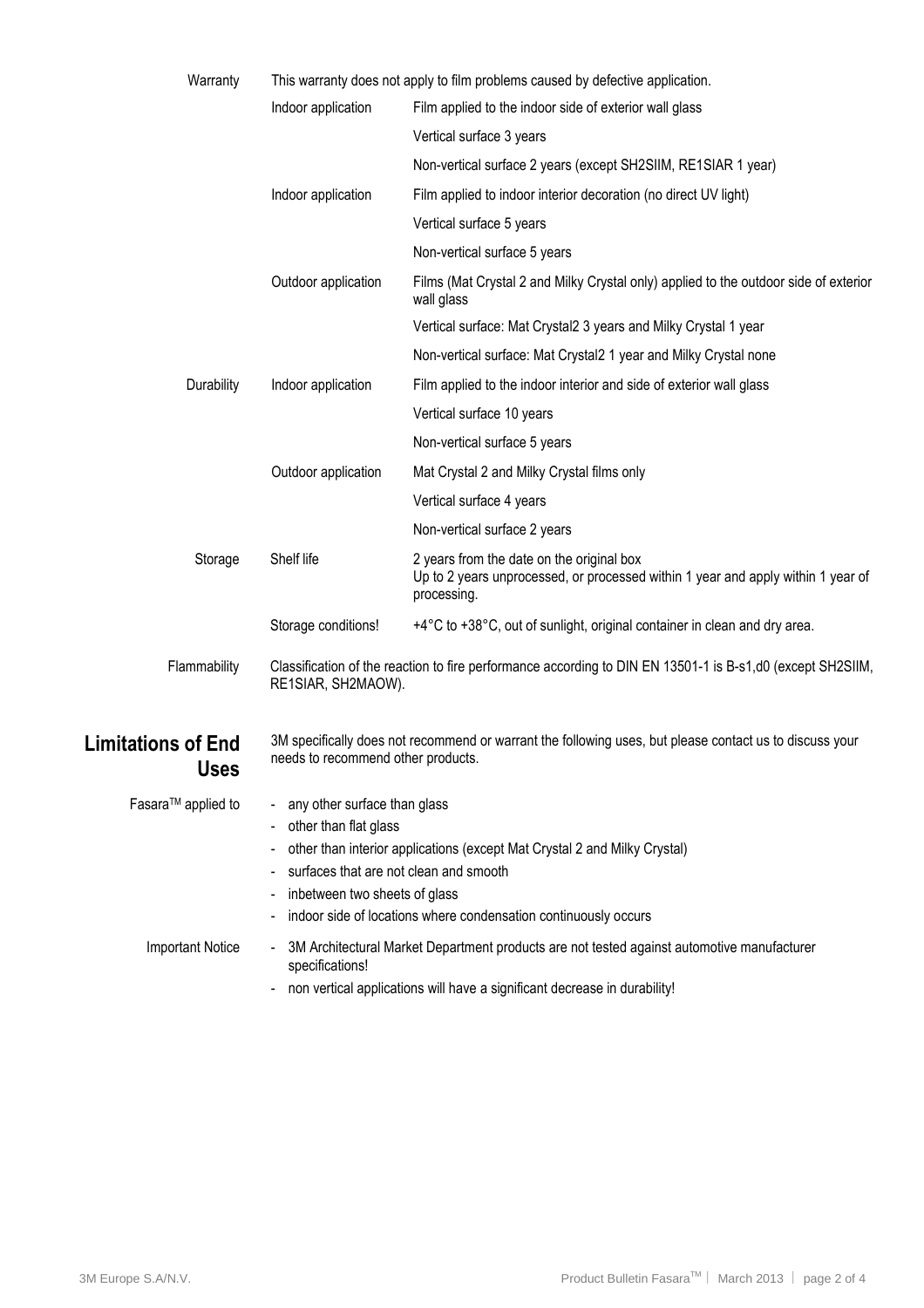| <b>Maintenance and</b><br><b>Cleaning</b> | If the surface of the film becomes dirty, leaving it could cause film to deteriorate sooner.<br>Carefully wash with the water using a rubber squeegee or a damp, soft cloth (do not wipe with a dry<br>cloth).<br>Wipe only one direction on the film surface (do not wipe back and forth).                                                                                                                                                                                                                                                                                                                              |  |  |
|-------------------------------------------|--------------------------------------------------------------------------------------------------------------------------------------------------------------------------------------------------------------------------------------------------------------------------------------------------------------------------------------------------------------------------------------------------------------------------------------------------------------------------------------------------------------------------------------------------------------------------------------------------------------------------|--|--|
|                                           | Carefully use a rubber squeegee for window glass in particular moving over edges.                                                                                                                                                                                                                                                                                                                                                                                                                                                                                                                                        |  |  |
| <b>Remarks</b>                            | This bulletin provides technical information only.                                                                                                                                                                                                                                                                                                                                                                                                                                                                                                                                                                       |  |  |
| Important notice                          | All questions of warranty and liability relating to this product are governed by the terms and conditions of<br>the sale, subject, where applicable, to the prevailing law.                                                                                                                                                                                                                                                                                                                                                                                                                                              |  |  |
|                                           | Before using, the user must determine the suitability of the product for its required or intended use, and the<br>user assumes all risk and liability whatsoever in connection therewith.                                                                                                                                                                                                                                                                                                                                                                                                                                |  |  |
| Safety                                    | Caution: Risk of glass breakage due to thermal expansion.<br>When glass is exposed to direct sunlight, it absorbs heat. If covered by an opaque film, glass will absorb<br>more heat. Heat absorption can create thermal stress, resulting in glass breakage (also called thermal<br>cracking), which can cause personal injury and property damage. 3M specifically does not recommend<br>using any of the following Products on glass that may be at risk for thermal expansion.<br>• Black (includes Nokto, Radius, Prism Noir, Shuttle Black, and Arpa Black)<br>• Silver (includes Prism Silver, and Astral Silver) |  |  |
| Application                               | For installation methods and procedures see instruction bulletin                                                                                                                                                                                                                                                                                                                                                                                                                                                                                                                                                         |  |  |
| Additional Information                    | Visit the web site of your local subsidary at www.3M.eu/ArchitecturalMarkets for getting more:                                                                                                                                                                                                                                                                                                                                                                                                                                                                                                                           |  |  |

- additonal instruction bulletins
- a complete product overview about materials 3M is offering

Responsible for this technical product bulletin 3M Deutschland GmbH | Safety & Graphics Laboratory Carl-Schurz-Str. 1 | 41453 Neuss, Germany

3M, Controltac, Scotchcal, Comply and MCS are trademarks of 3M Company. All other trademarks are the property of their respective owners. The use of trademark signs and brand names in this bulletin is based upon US standards. These standards may vary from country to country outside the USA.